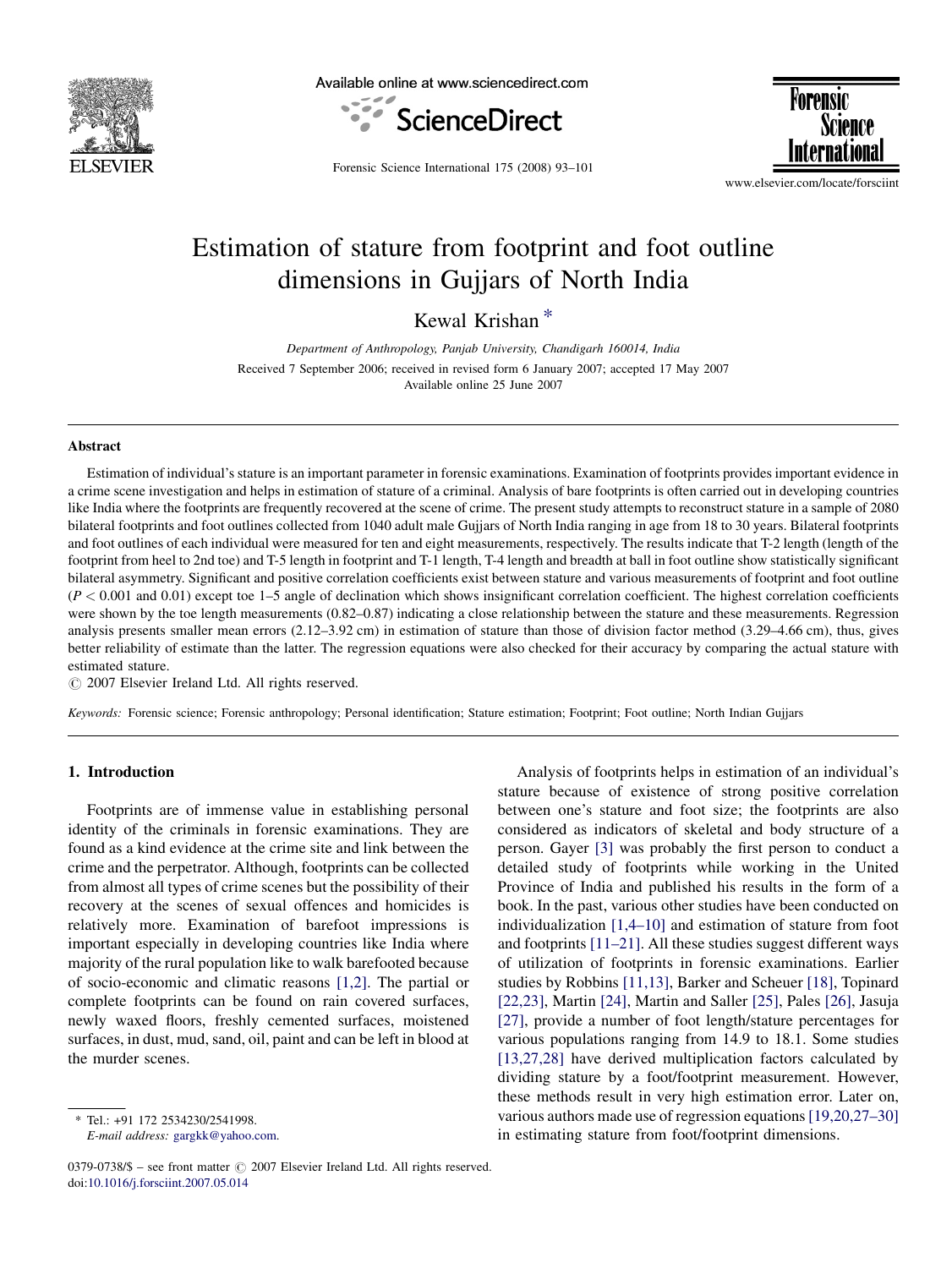<span id="page-1-0"></span>As most of these studies have been conducted on mixed populations throughout the world, no such study is available on an endogamous population. So, the present study attempts the estimation of stature from various dimensions of footprints and foot outlines in an endogamous group (in other words, genetically isolated population) of North India. The study includes every part of footprint and foot outline (rather than taking length and breadth only as in most of the studies), so that the study will be applicable not only to complete footprints but also to partial footprints in estimation of stature. The study further compares the reliability of stature estimation by division factor method and regression analysis.

## 2. Material and methods

#### 2.1. Sample

The sample of the present study is based on 1040 adult male Gujjars inhabiting the Siwalik hills and adjoining plains in the Sub-Himalayan region near Chandigarh city in North India. The age of the sample ranges from 18 to 30 years with mean age 24.47 years. The Gujjars are an endogamous group strictly marrying within their own caste. As a part of Indian caste system, the Gujjars form a major caste group of North India. This population is sedentary and agriculturist having animal husbandry as a secondary occupation.

The data were collected from 16 villages namely Nada, Parachh, Kahne Ka Bara, Kraunde Wala, Jainti Majri, Gurha, Kasauli, Chhoti Naggal, Bari Naggal, Pallanpur, Gochar, Mirzapur, Tarapur, Majri, Sukho Majri and Prempura near Chandigarh city. All these villages are predominantly occupied by Gujjars along with a few other caste groups. The latitude and the longitude of the area are  $76^{\circ}40'$  -55'E and  $30^{\circ}47'$  -56'N, respectively. The climate of the region is hot in summers (minimum of 15 °C to maximum of 45 °C) and cold in winters (minimum of  $2^{\circ}$ C to maximum of  $21^{\circ}$ C).

### 2.2. Methods

## 2.2.1. Analysis of footprints and foot outlines

A total of 2080 footprints were obtained from left and right feet of 1040 male Gujjar subjects. As all the subjects were villagers and most of them are in the habit of walking bare feet, precautions were taken by asking the subject to clean the soles by washing with soap and water. After cleaning, cyclostyling ink was applied to the cleaned soles of the subjects who were asked to step on to white plain paper on flat surface and the left and right footprints were recorded one by one. Before the feet were lifted off the paper, following anatomical landmarks of the feet [\[12,24\]](#page-7-0) were noted and marked on the paper (Fig. 1) close to the footprint by using a sharp pointed pencil:

- (a) mid-rear heel point (pternion),
- (b) medial metatarsal point (mt.m),
- (c) lateral metatarsal point (mt.l),
- (d) calcaneal concavity medial (cc.m), and
- (e) calcaneal tubercle lateral (ctu.l).

With the subjects still standing on the paper, the foot outline was also drawn by a pointed lead pencil held vertically as close to the foot as possible and similar landmarks were marked on the foot outline as in case of footprints. Foot outline is defined as the line tracing around the outer margins of the fleshed foot [\(Fig. 2](#page-2-0)). The outline serves as a two-dimensional, intermediate foot form in going from the bare footprint to the shoe print. Tracing of the foot outline was one of the two features pertaining to the foot that received attention in the 1912 Geneva International agreement among physical anthropologists [\[31\].](#page-8-0)

A total of ten measurements were taken on left and right footprints and eight measurements on left and right foot outlines. First of all, following Robbins [\[12\],](#page-7-0) the designated longitudinal axis (DLA) and base line (BL) were drawn on the footprint and foot outline in an attempt to establish a definite axial



Fig. 1. Landmarks and measurements on footprint (modified after Robbins  $[12]$ ).

orientation for length measurements. The DLA is from the pternion (pte.) landmark at the most posterior point of the rear heel margin to the lateral side of the toe 1 pad margin, the axial line touches the rim of the pad margin as it passes forward beyond the length of the foot. The DLA enables one to take foot length measurements from specific landmarks along the foot to the rear of the foot while keeping the line of measurement parallel to the DLA. Base line (BL) is drawn at the rear edge of the foot and perpendicular to the DLA. The BL extends from the landmark pternion at the rear of the heel in both the medial and lateral direction while maintaining its perpendicular alignment with the DLA. Its axis can be determined as marked on the footprint by using the protractor. With the 90° mark on the footprint placed on the DLA, and the midpoint of the protractor base at pternion, one automatically has the perpendicular BL by drawing a line through pternion along the base of the protractor.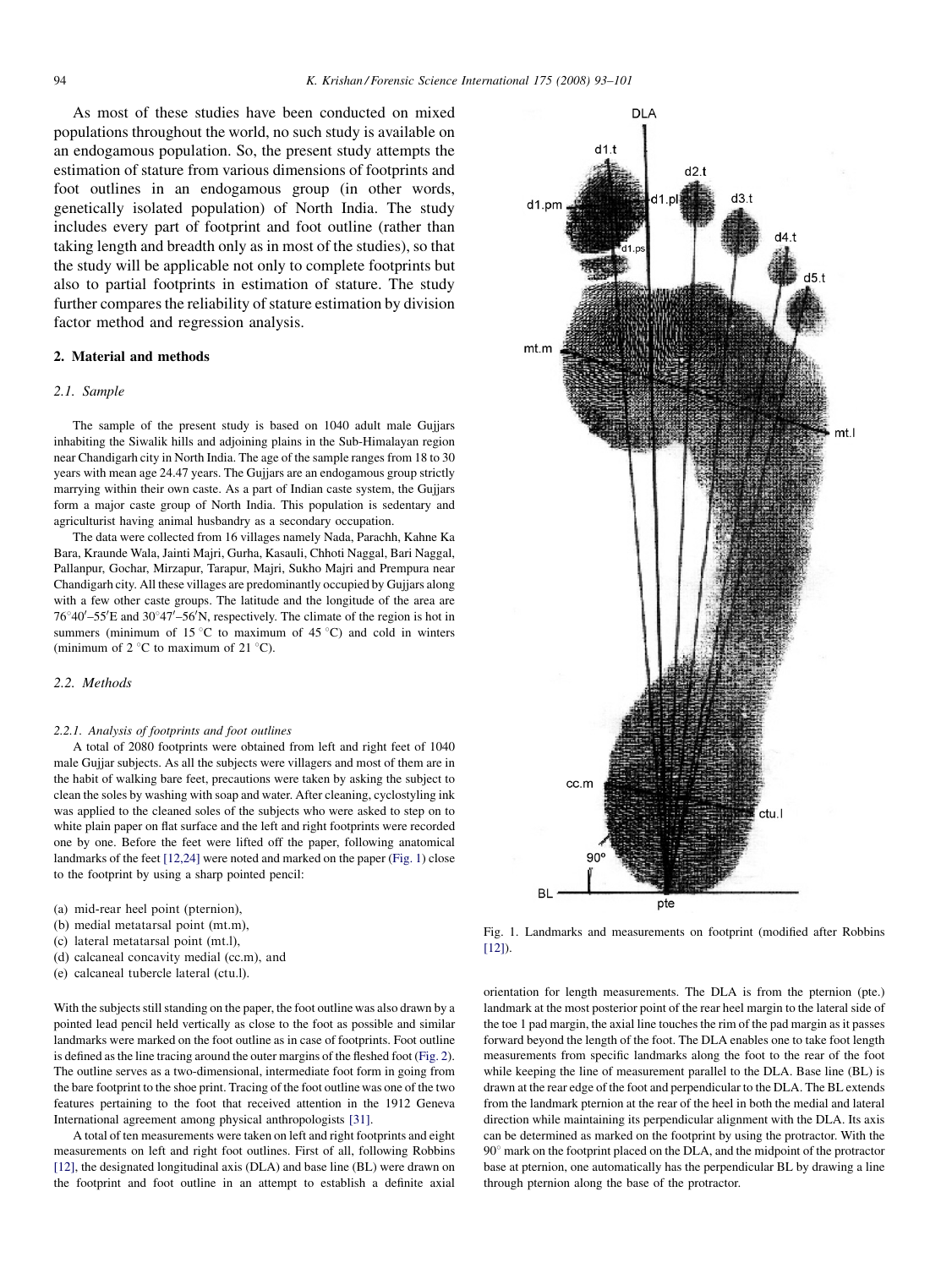<span id="page-2-0"></span>

Fig. 2. Landmarks and measurements on foot outline [modified after Robbins [\[12\]\)](#page-7-0).

Following measurements were taken on footprints and foot outlines [\(Figs. 1](#page-1-0) [and 2\)](#page-1-0):

- Footprint/foot outline length measurements (T-1 length, T-2 length, T-3 length, T-4 length and T-5 length): These measurements were taken from the mid-rear heel point pternion (pte.) to the most anterior point of each toe, i.e. d1.t, d2.t, d3.t, d4.t and d5.t.
- Footprint/foot outline breadth at ball: Foot breadth was measured from metatarsal lateral (mt.l), the most lateral point on the metatarsophalangeal joint of toe-5, and metatarsal medial (mt.m), the most medial point of the metatarso-phalangeal joint of toe-1.
- Footprint/foot outline breadth at heel: Foot breadth at heel was measured from calcaneal concavity medial (cc.m) to calcaneal tubercle lateral (ctu.l).
- Big toe pad length of footprint: This was measured from anterior terminal landmark (d1.t) to posterior terminal landmark (d1.ps) of the big toe.
- Big toe pad breadth of the footprint: This measures distance from d1.pm on medial side to d1.pl on lateral side on the big toe.
- Toe 1-5 angle of declination in footprint/foot outline: This is the angle of declination of toe-5 from the length of toe-1. This reveals the angulation that occurs between the medial and lateral sides of the toe region. Various other details of this angle are described in Robbins [\[12\]](#page-7-0).

#### 2.2.2. Technique involved in measuring stature

Stature of each subject was measured according to the standard procedures recommended by Weiner and Lourie [\[32\]](#page-8-0) as follows:

The subject should stand on a horizontal platform with his heels together, stretching upward to the fullest extent, aided by gentle traction by the measurer on the mastoid processes. The subject's back should be as straight as possible, which may be achieved by rounding or relaxing the shoulders and manipulating the posture. The marked Frankfurt plane must be horizontal. Either the horizontal arm of an anthropometer, or a counter weighted board, is brought down on to the subject's head. If an anthropometer is used, one measurer should hold the instrument vertical with the horizontal arm in contact with the subject's head, while another applies the gentle traction. The subject's heels must be watched to make sure they do not leave the ground.

The data were entered into computer and analyzed using Statistical Package for Social Sciences (SPSS) on Widows Professional 2003.

Bilateral asymmetry (difference between the measurements on left and right side within an individual) was calculated for each of the measurement taken on footprint and foot outline. The significance of bilateral asymmetry was tested by applying a paired *t*-test.

Karl Pearson's correlation coefficients between various length/breadth measurements of the footprint and foot outline with stature were obtained separately.

Two methods were employed for estimation of stature, i.e. division factor method and regression analysis. The division factor was calculated by summing the measurement divided by stature value for each subject in the sample and dividing the sum by the sample size. The result so obtained is the average of foot measurement/stature percentages for 1040 adult male Gujjars. The division factor was calculated for each of the measurement on footprint and foot outline with stature separately. Regression analysis by least-square method was employed to calculate regression equations for estimation of stature from various measurements of footprints and foot outlines. Following Jasuja et al. [\[15\],](#page-8-0) mean error was calculated by noting the difference between measured stature and stature estimated by the two methods.

# 3. Results

[Tables 1 and 2](#page-3-0) present the means, standard deviations, minimum and maximum values of left and right footprints and foot outlines in all the subjects. One can observe range of variation in the measurements of variables by examining the low and high figures of the minimum and maximum columns of the tables. Descriptive information emerges when the numerical data of the footprint and foot outline tables are examined together; one can sort out variables that exhibit greater or lesser changes in size between their footprint and foot outline measurements.

[Table 3](#page-3-0) displays means, standard deviations and values of 't' of bilateral differences (left–right) in measurements of footprint and foot outline in all the subjects. In the footprint, the minimum and maximum mean difference (left–right) values are indicated by T-3 length/breadth at ball (0.06) and T-5 length (0.69), respectively. Only T-2 length and T-5 length show statistically significant asymmetry and the values are larger on the left side. Other measurements, i.e. T-1, T-3 and T-4 lengths, footprint breadths, big toe pad length and breadth and toe 1-5 angle of declination do not show any statistically significant asymmetry.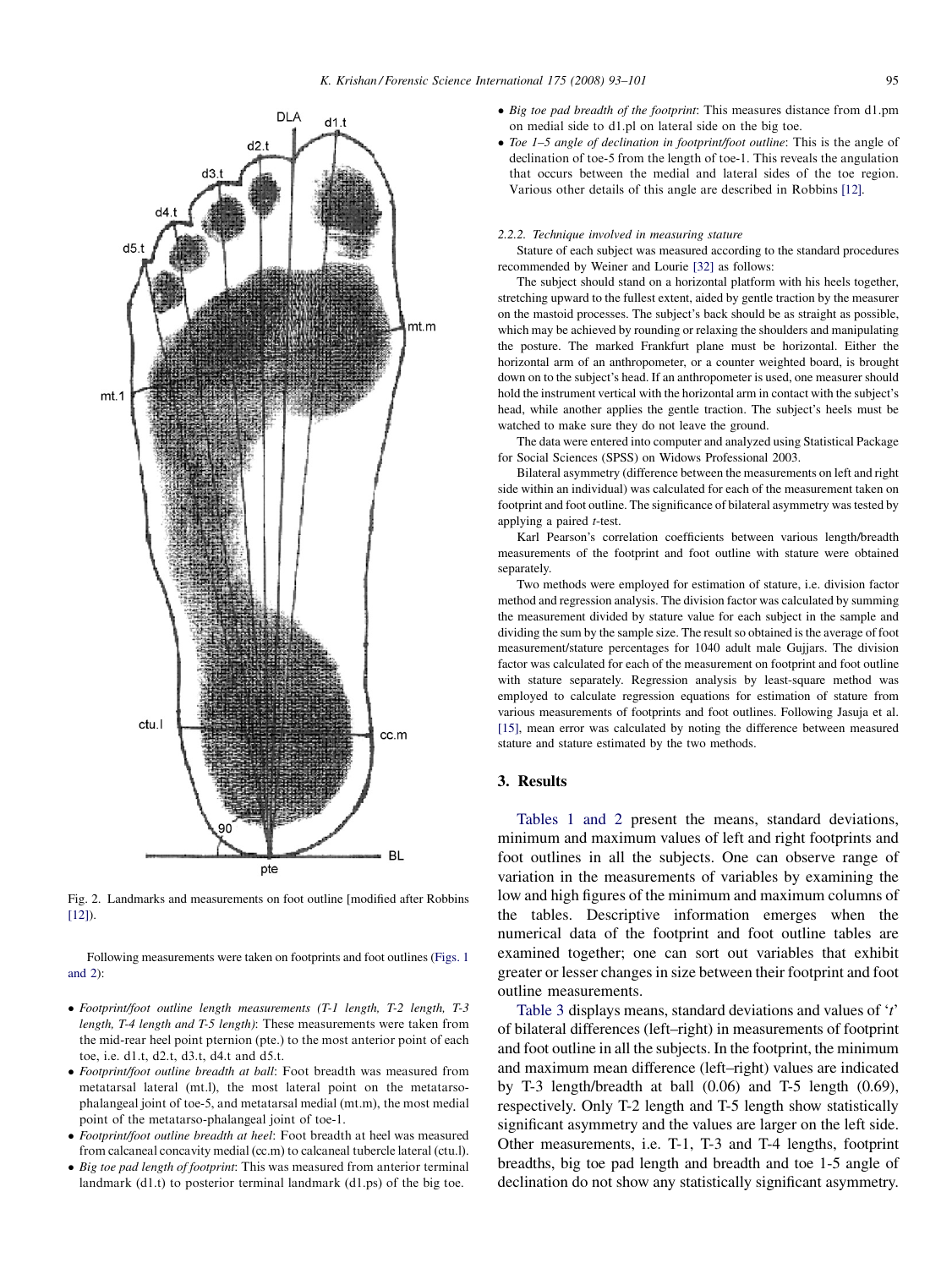<span id="page-3-0"></span>

| Table 1                                                                               |  |
|---------------------------------------------------------------------------------------|--|
| Descriptive statistics of footprint measurements in adult male Guijars ( $n = 1040$ ) |  |

| Measurement (cm)                   | Mean       |            |      | S.D.  |              | Minimum    |            | Maximum      |  |
|------------------------------------|------------|------------|------|-------|--------------|------------|------------|--------------|--|
|                                    | Left       | Right      | Left | Right | Left         | Right      | Left       | Right        |  |
| $T-1$ length $(d1.t$ -pte)         | 24.05      | 24.13      | 3.23 | 3.26  | 19.6         | 19.3       | 27.9       | 27.3         |  |
| $T-2$ length $(d2.t$ -pte)         | 24.15      | 23.93      | 3.12 | 3.12  | 18.9         | 18.8       | 28.1       | 28.5         |  |
| $T-3$ length $(d3.t$ -pte)         | 23.45      | 23.51      | 2.93 | 2.99  | 18.1         | 18.3       | 26.8       | 26.3         |  |
| $T-4$ length $(d4.t$ -pte)         | 21.88      | 21.34      | 2.35 | 2.36  | 17.1         | 16.9       | 25.3       | 25.9         |  |
| $T-5$ length $(d5.t$ -pte)         | 20.78      | 20.09      | 2.30 | 2.23  | 16.2         | 16.5       | 23.3       | 23.4         |  |
| Breadth at ball (mt.m-mt.l)        | 8.63       | 8.69       | 1.98 | 1.90  | 6.2          | 6.3        | 10.8       | 11.1         |  |
| Breadth at heel (cc.m-ctu.l)       | 5.08       | 4.92       | 1.43 | 1.39  | 3.1          | 3.0        | 8.3        | 8.4          |  |
| Big toe pad length (d1.t-d1.ps)    | 2.98       | 3.11       | 0.87 | 0.89  | 1.8          | 1.8        | 5.6        | 5.6          |  |
| Big toe pad breadth $(d1.t-d1.pl)$ | 2.48       | 2.60       | 0.72 | 0.68  | 1.6          | 1.5        | 4.3        | 4.4          |  |
| Toe 1-5 angle of declination       | $58^\circ$ | $60^\circ$ | 5.8  | 5.1   | $44^{\circ}$ | $43^\circ$ | $73^\circ$ | $71^{\circ}$ |  |

Table 2 Descriptive statistics of foot outline measurements in adult male Guijars ( $n = 1040$ )

| Measurement (cm)             | Mean       |            |      | S.D.  |            | Minimum    |            | Maximum      |  |
|------------------------------|------------|------------|------|-------|------------|------------|------------|--------------|--|
|                              | Left       | Right      | Left | Right | Left       | Right      | Left       | Right        |  |
| $T-1$ length $(d1.t$ -pte)   | 25.82      | 25.43      | 3.23 | 3.25  | 20.2       | 19.9       | 28.8       | 28.3         |  |
| $T-2$ length $(d2.t$ -pte)   | 25.78      | 25.35      | 3.42 | 3.36  | 19.2       | 18.9       | 28.3       | 28.6         |  |
| $T-3$ length $(d3.t$ -pte)   | 24.97      | 25.07      | 2.91 | 2.82  | 18.8       | 18.5       | 27.3       | 27.3         |  |
| $T-4$ length $(d4.t$ -pte)   | 23.15      | 22.93      | 2.31 | 2.33  | 18.6       | 17.9       | 24.9       | 25.3         |  |
| $T-5$ length $(d5.t$ -pte)   | 22.08      | 21.81      | 2.29 | 2.28  | 16.1       | 16.4       | 22.6       | 22.7         |  |
| Breadth at ball (mt.m-mt.l)  | 9.63       | 9.85       | 2.21 | 1.92  | 6.1        | 6.4        | 10.9       | 11.3         |  |
| Breadth at heel (cc.m-ctu.l) | 5.98       | 6.15       | 1.53 | 1.49  | 3.2        | 3.5        | 8.5        | 8.4          |  |
| Toe 1-5 angle of declination | $59^\circ$ | $60^\circ$ | 5.3  | 5.7   | $40^\circ$ | $40^\circ$ | $76^\circ$ | $72^{\circ}$ |  |

In the foot outline, the minimum and maximum mean difference (left–right) values are shown by T-3 length (0.10) and T-2 length (0.43), respectively. T-1, T-4 lengths and breadth at ball indicate statistically significant bilateral asymmetry and the values are larger on the left side except breadth at ball which indicates right-sided asymmetry. On the other hand, other measurements, i.e. T-2, T-3, T-5 lengths, breadth at heel and toe 1–5 angle of declination do not show any significant asymmetry.

[Table 4](#page-4-0) depicts the values of division factors and their corresponding mean errors for estimating stature from various measurements of footprint and foot outline in all the subjects. In the footprint, on the left side, the minimum and maximum values for division factor are given by big toe pad breadth (0.0145) and T-2 length (0.1425), respectively; the minimum and maximum mean errors in the estimation of stature are given by T-1 length (3.35) and big toe pad length (4.63), respectively. On the right side, big toe pad breadth (0.0151) and T-1 length (0.1427) indicate the minimum and maximum values for the division factor, respectively; the minimum and maximum mean errors are given by T-2 length (3.29) and big toe pad breadth (4.66), respectively.

In the foot outline, on the left side, the minimum and maximum division factor values are given by the breadth at heel

Table 3

Means, standard deviations and values of 't' of bilateral differences (left–right) in measurements of footprint and foot outline in adult male Gujjars ( $n = 1040$ )

| Measurement (cm)                  | Footprint                    |      |                  | Foot outline                 |         |                      |  |
|-----------------------------------|------------------------------|------|------------------|------------------------------|---------|----------------------|--|
|                                   | Mean difference (left-right) | S.D. | t-Value          | Mean difference (left-right) | S.D.    | t-Value              |  |
| $T-1$ length $(d1.t$ -pte)        | $-0.08$                      | 1.12 | $-1.91$          | 0.39                         | 1.26    | $2.83*$              |  |
| $T-2$ length $(d2.t$ -pte)        | 0.22                         | 1.32 | $2.73*$          | 0.43                         | 1.51    | 1.78                 |  |
| $T-3$ length $(d3.t-pte)$         | $-0.06$                      | 1.56 | $-1.56$          | $-0.10$                      | $-1.03$ | $-1.35$              |  |
| $T-4$ length $(d4.t$ -pte)        | 0.54                         | 1.21 | 1.32             | 0.22                         | 1.21    | $2.80^*$             |  |
| $T-5$ length $(d5.t$ -pte)        | 0.69                         | 1.12 | $2.59^{\degree}$ | 0.27                         | 1.40    | 2.10                 |  |
| Breadth at ball (mt.m-mt.l)       | $-0.06$                      | 1.07 | 1.92             | $-0.22$                      | 1.51    | $-2.57$ <sup>*</sup> |  |
| Breadth at heel (cc.m-ctu.l)      | 0.16                         | 0.89 | 1.58             | $-0.17$                      | 0.79    | $-1.39$              |  |
| Big toe pad length (d1.t-d1.ps)   | $-0.13$                      | 0.76 | $-1.43$          | -                            |         |                      |  |
| Big toe pad breadth (d1.pm-d1.pl) | $-0.12$                      | 0.40 | $-1.16$          |                              |         |                      |  |
| Toe 1-5 angle of declination      | $-2^\circ$                   | 0.26 | $-0.89$          | $-1^{\circ}$                 | 0.16    | $-0.78$              |  |

 $*$   $P < 0.01$ .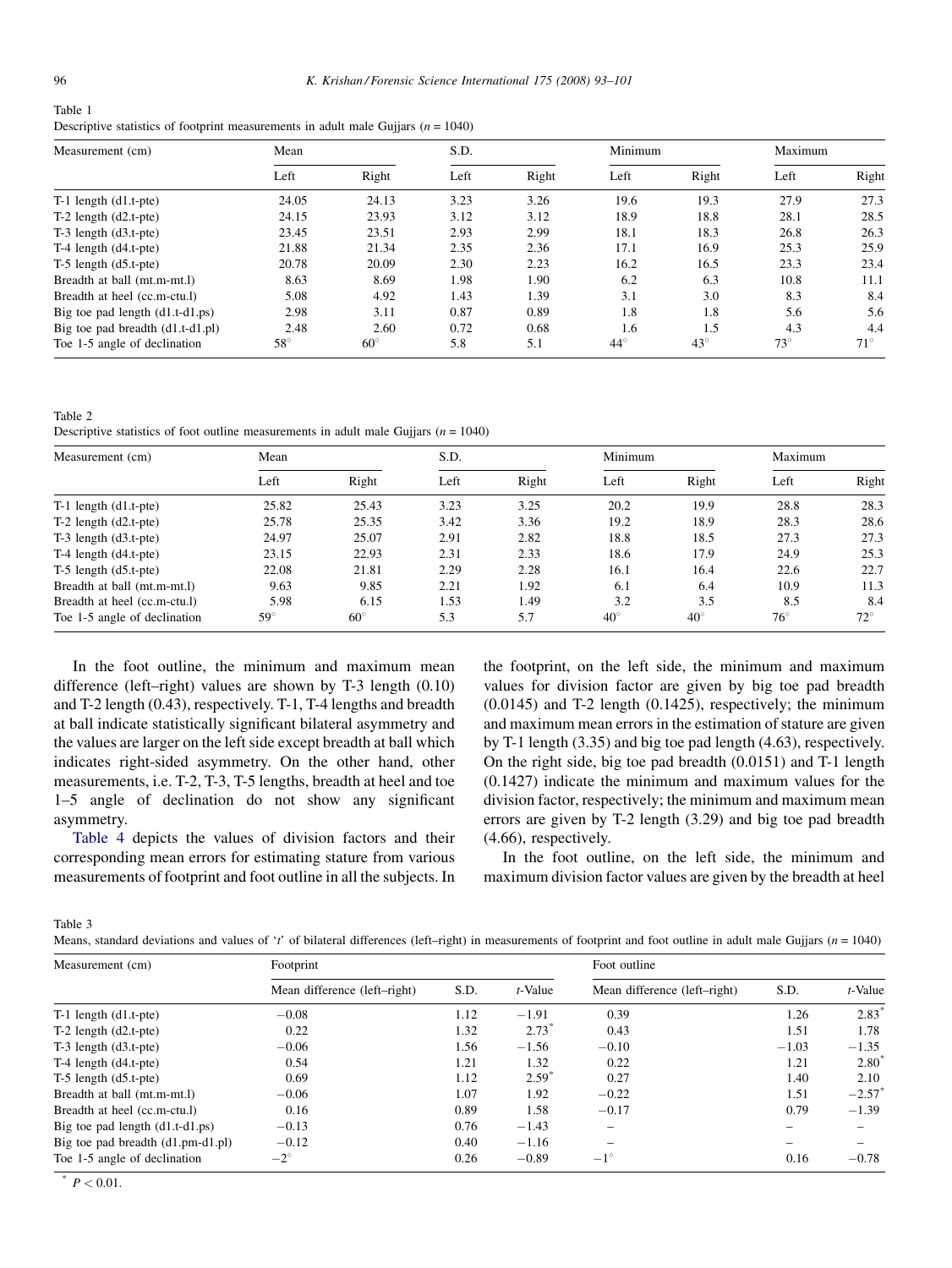K. Krishan / Forensic Science International 175 (2008) 93–101

<span id="page-4-0"></span>

|         |  |  | $\mathbf{M}$ , and the set of $\mathbf{M}$ , $\mathbf{M}$ , $\mathbf{M}$ , $\mathbf{M}$ , $\mathbf{M}$ , $\mathbf{M}$ , $\mathbf{M}$ , $\mathbf{M}$ |  |
|---------|--|--|-----------------------------------------------------------------------------------------------------------------------------------------------------|--|
|         |  |  | Values of division factor for estimating stature from various measurements on footprint and foot outline in adult male Gujjars ( $n = 1040$ )       |  |
| Table 4 |  |  |                                                                                                                                                     |  |

| Measurement (cm)<br>$T-1$ length $(d1.t$ -pte)<br>$T-2$ length $(d2.t$ -pte)<br>$T-3$ length $(d3.t$ -pte)<br>$T-4$ length $(d4.t$ -pte)<br>$T-5$ length $(d5.t$ -pte)<br>Breadth at ball (mt.m-mt.l)<br>Breadth at heel (cc.m-ctu.l) | Left footprint     |               | Right footprint    |               | Left foot outline        |                          | Right foot outline |               |
|---------------------------------------------------------------------------------------------------------------------------------------------------------------------------------------------------------------------------------------|--------------------|---------------|--------------------|---------------|--------------------------|--------------------------|--------------------|---------------|
|                                                                                                                                                                                                                                       | Division<br>factor | Mean<br>error | Division<br>factor | Mean<br>error | Division<br>factor       | Mean<br>error            | Division<br>factor | Mean<br>error |
|                                                                                                                                                                                                                                       | 0.1424             | 3.35          | 0.1427             | 3.31          | O.1512                   | 3.25                     | 0.1497             | 3.29          |
|                                                                                                                                                                                                                                       | 0.1425             | 3.37          | 0.1413             | 3.29          | 0.1514                   | 3.38                     | 0.1496             | 3.31          |
|                                                                                                                                                                                                                                       | 0.1379             | 3.41          | 0.1380             | 3.38          | 0.1467                   | 3.32                     | 0.1471             | 3.37          |
|                                                                                                                                                                                                                                       | 0.1272             | 3.51          | 0.1254             | 3.47          | 0.1347                   | 3.40                     | 0.1340             | 3.45          |
|                                                                                                                                                                                                                                       | 0.1213             | 3.46          | 0.1180             | 3.44          | 0.1285                   | 3.41                     | 0.1272             | 3.45          |
|                                                                                                                                                                                                                                       | 0.0502             | 3.96          | 0.0508             | 3.98          | 0.0560                   | 3.86                     | 0.0574             | 3.97          |
|                                                                                                                                                                                                                                       | 0.0296             | 4.05          | 0.0288             | 4.09          | 0.0347                   | 4.12                     | 0.0358             | 4.19          |
| Big toe pad length (dl.t-d1.ps)                                                                                                                                                                                                       | 0.0174             | 4.56          | 0.0179             | 4.59          | $\overline{\phantom{a}}$ | $\overline{\phantom{0}}$ |                    |               |
| Big toe pad breadth (d1.pm-d1.pl)                                                                                                                                                                                                     | 0.0145             | 4.63          | 0.0151             | 4.66          |                          |                          |                    |               |

Table 5

Karl Pearson's correlation coefficients between footprint and foot outline measurements with stature  $(n = 1040)$ 

| Measurement (cm)                   | Left<br>footprint/stature | Right<br>footprint/stature | Left foot<br>outline/stature | Right foot<br>outline/stature |
|------------------------------------|---------------------------|----------------------------|------------------------------|-------------------------------|
| $T-1$ length $(d1.t$ -pte)         | 0.87                      | $0.86^{\degree}$           | 0.85                         | 0.86                          |
| $T-2$ length $(d2.t$ -pte)         | $0.85^{\degree}$          | $0.87*$                    | $0.83^{\circ}$               | $0.85^*$                      |
| $T-3$ length $(d3.t$ -pte)         | 0.86                      | $0.85^{\degree}$           | 0.84                         | $0.85^{\degree}$              |
| $T-4$ length $(d4.t$ -pte)         | $0.85^*$                  | $0.84*$                    | $0.83^{\circ}$               | $0.83^*$                      |
| $T-5$ length $(d5.t$ -pte)         | $0.82^{\degree}$          | $0.82^*$                   | 0.84                         | $0.82^{\degree}$              |
| Breadth at ball (mt.m-mt.l)        | $0.66^{\degree}$          | $0.64^*$                   | $0.63^*$                     | $0.66^{\degree}$              |
| Breadth at heel (cc.m-ctu.l)       | 0.57                      | $0.55^*$                   | $0.53^*$                     | $0.52^*$                      |
| Big toe pad length $(d1.t-d1.ps)$  | 0.41                      | $0.43$ <sup>*</sup>        |                              |                               |
| Big toe pad breadth (d1.pm-d1.pl.) | $0.32***$                 | $0.30^{**}$                |                              |                               |
| Toe 1-5 angle of declination       | 0.09 <sup>a</sup>         | 0.08 <sup>a</sup>          | $0.04^{\rm a}$               | 0.08 <sup>a</sup>             |

Values of correlation coefficients are not significant.

\* Values of correlation coefficients are highly significant ( $P < 0.001$ ).<br>\*\*  $P < 0.01$ .

(0.0347) and T-1 length (0.1512), respectively; the minimum and maximum mean errors are given by T-1 length (3.25) and breadth at heel (4.12), respectively. On the right side, the minimum and maximum division factor values are shown by the breadth at heel (0.0358) and T-1 length (0.1497), respectively; the minimum and maximum mean errors are given by T-1 length (3.29) and breadth at heel (4.19), respectively.

Table 5 presents Karl Pearson's correlation coefficients of bilateral footprint and foot outline measurements with stature for all the subjects. All the correlation coefficients show

positive relationship and show statistically significance  $(P < 0.001$  and  $< 0.01$ ) except toe 1–5 angle of declination that indicates statistically insignificant correlation values in both footprint and foot outline data. Highly significant correlation coefficients exist between stature and footprint and foot outline lengths from toes  $(0.82-0.87, P < 0.001)$ . Although, slightly higher correlation coefficients exist between stature and breadth at ball but breadth at heel indicates comparatively lower correlation coefficients with stature.

Tables 6 and 7 display the regression equations for estimation of stature from various footprint and foot outline

Table 6

| Regression equations for estimation of stature through various length/breadth measurements of footprint in adult male Gujjars ( $n = 1040$ ) |  |  |  |
|----------------------------------------------------------------------------------------------------------------------------------------------|--|--|--|
|----------------------------------------------------------------------------------------------------------------------------------------------|--|--|--|

| Measurement (cm)                    | Regression equations for             | Mean  | Regressions equations for            | Mean  |
|-------------------------------------|--------------------------------------|-------|--------------------------------------|-------|
|                                     | left footprint                       | error | right footprint                      | error |
| $T-1$ length $(d1.t$ -pte)          | $3.689 \times T-1$ length + 84.013   | 2.12  | $3.510 \times T-1$ length + 87.214   | 2.16  |
| $T-2$ length $(d2.t$ -pte)          | $3.864 \times T-2$ length + 77.783   | 2.16  | $3.361 \times T-2$ length + 91.303   | 2.15  |
| $T-3$ length $(d3.t$ -pte)          | $3.520 \times T-3$ length + 89.146   | 2.27  | $3.613 \times T-3$ length + 84.953   | 2.30  |
| $T-4$ length $(d4.t$ -pte)          | $3.869 \times T-4$ length + 88.013   | 2.33  | $3.627 \times T-4$ length + 94.414   | 2.32  |
| $T-5$ length $(d5.t$ -pte)          | $3.985 \times T - 5$ length + 87.753 | 2.35  | $3.869 \times T - 5$ length + 94.572 | 2.31  |
| Breadth at ball (mt.m-mt.l)         | $7.951 \times$ BAB + 102.578         | 3.11  | $7.673 \times$ BAB + 105.389         | 3.17  |
| Breadth at heel (ccm.-ctu.l)        | $9.658$ BAH + 122.802                | 3.64  | $8.781 \times BAH + 126.093$         | 3.68  |
| Big toe pad length $(d1.t-d1.ps)$   | $12.056 \times$ BTPL + 133.642       | 3.76  | $10.969 \times BTPL + 133.402$       | 3.75  |
| Big toe pad breadth $(d1.pm-d1.pl)$ | $15.996 \times BTPB + 131.361$       | 3.92  | $15.064 \times BTPB + 135.454$       | 3.88  |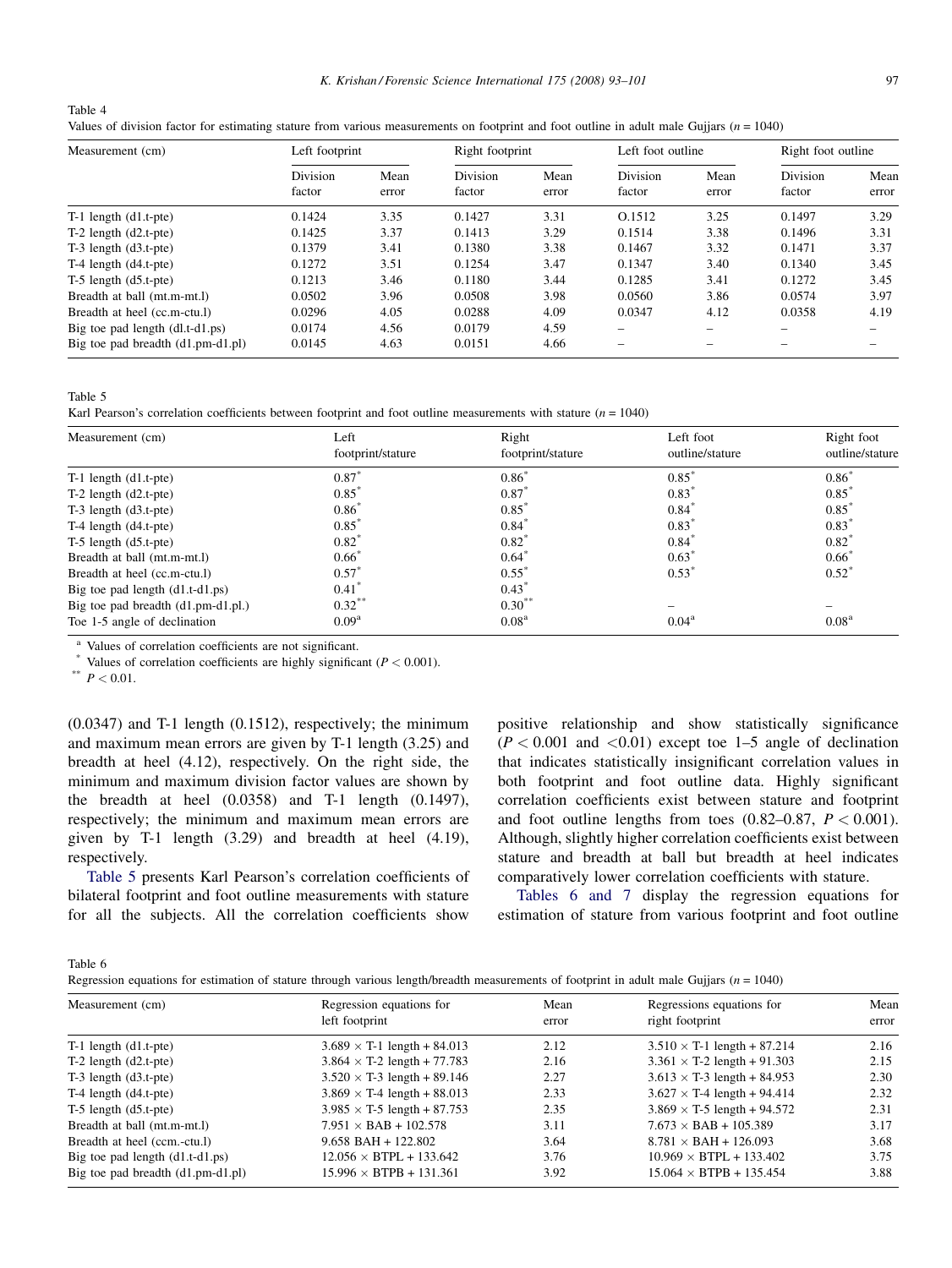| $\sim$<br>٧<br>٠ |  |
|------------------|--|
|------------------|--|

Regression equations for estimation of stature through various length–breadth measurements of foot outline in adult male Gujjars ( $n = 1040$ )

| Measurement (cm)              | Regression equation for left         | Mean  | Regression equations for right       | Mean  |
|-------------------------------|--------------------------------------|-------|--------------------------------------|-------|
|                               | foot outline                         | error | foot outline                         | error |
| $T-1$ length $(d1.t$ -pte)    | $3.255 \times T-1$ length + 88.458   | 2.18  | $3.289 \times T-1$ length + 87.385   | 2.17  |
| $T-2$ length $(d2.t$ -pte)    | $3.569 \times T-2$ length + 79.885   | 2.22  | $3.491 \times T-2$ length + 83.571   | 2.24  |
| $T-3$ length $(d3.t$ -pte)    | $3.621 \times T - 3$ length + 90.467 | 2.23  | $3.583 \times T-3$ length + 80.972   | 2.24  |
| $T-4$ length $(d4.t$ -pte)    | $3.710 \times T-4$ length + 85.030   | 2.30  | $3.698 \times T-4$ length + 84.795   | 2.27  |
| $T-5$ length $(d5.t$ -pte)    | $3.993 \times T - 5$ length + 83.894 | 2.28  | $3.915 \times T - 5$ length + 85.582 | 2.20  |
| Breadth at ball (mt.m-mt.l)   | $5.394 \times$ BAB + 119.625         | 3.12  | $5.414 \times$ BAB + 120.951         | 3.10  |
| Breadth at heel (cc.m.-ctu.l) | $8.810 \times BAH + 118.376$         | 3.61  | $8.735 \times BAH + 120.265$         | 3.58  |

measurements. The values of constants  $'a'$  and  $'b'$  were generated mathematically by the help of computer software; where  $a'$  is the regression coefficient of the dependent variable, i.e. stature and  $b'$  is the regression coefficient of the independent variable, i.e. any measurement of the footprint or foot outline. Hence, stature =  $a + bx$ , where, 'x' = a measurement of footprint or foot outline. The regression equations were calculated separately from various length/breadth measurements of the footprint and foot outline with stature by substituting the appropriate values of constants 'a' and 'b' in this standard equation of regression line. The table also depicts the mean error calculated by noting the difference between measured stature and stature estimated by regression method for each measurement.

# 4. Discussion

The results indicate that one can successfully estimate stature from different parts of the footprint and foot outline with a prescribed mean error using division factor method and regression analysis. However, it must always be kept in mind that precise prediction of stature from an individual's footprint or foot outline may be an unachievable and unnecessary goal, there would always be an estimation error of a few centimeters.

In the present study, the reason for taking the adult sample ranging in age from 18 to 30 years (average being 24.47 years) may be attributed to the fact that the average adult length of foot is attained by the age of 16 years in males [\[33,34\]](#page-8-0). According to Roche [\[35\]](#page-8-0), generally stature at 18 years is accepted as adult, although there are small increments in stature after this. The median age for attaining height in males is 21.2 years with growth continuing in 10% of males until 23.5 years [\[36\]](#page-8-0). Although, loss of stature seen with increasing age is not accompanied by diminution of foot size and it is difficult to see how much variability could be incorporated into predictive calculation [\[18\].](#page-8-0) A study by Friedlaender et al. [\[37\]](#page-8-0) suggests that a decline in stature does not commence until the fifth decade of life.

All the measurements of the footprints and the foot outlines (taken on diagonal axis) can be compared with those of Robbins [\[12\]](#page-7-0) and Table 8 presents the comparison of various footprints and foot outline measurements separately for left and right sides. The footprint and foot outline dimensions of the present study Gujjars indicate somewhat larger values than that of the Robbins [\[12\]](#page-7-0) who presented combines data for both male and female subjects ranging in age from 14 to 50 years in a Unites States population.

The length (T-1 length) and breadth of the footprint and foot outline in the present study can be compared with the studies by Philip [\[38\]](#page-8-0) on South Indian subjects and Jasuja et al. [\[15\]](#page-8-0) on Jat Sikhs of Punjab, India. The former used the same technique to measure the maximum length of the footprint and foot outline as used in the present study and the later used somewhat different technique to measure the foot size; however, the results are comparable. Present study Gujjars show somewhat smaller footprint and foot outline dimensions as compared to the South Indian subjects and Jat Sikhs of Punjab, however, the mean stature is slightly higher in the present study.

Table 8

Comparison of the means of various footprint and foot outline measurements of the present study with Robbins [\[12\]](#page-7-0)

| comparison of the means of various recepting and root outline incasarements of the present state, with recognity $ 12 $ |                |       |              |       |                   |                          |              |       |  |
|-------------------------------------------------------------------------------------------------------------------------|----------------|-------|--------------|-------|-------------------|--------------------------|--------------|-------|--|
| Measurement (cm)                                                                                                        | Footprint data |       |              |       | Foot outline data |                          |              |       |  |
|                                                                                                                         | Present study  |       | Robbins [12] |       | Present study     |                          | Robbins [12] |       |  |
|                                                                                                                         | Left           | Right | Left         | Right | Left              | Right                    | Left         | Right |  |
| $T-1$ length $(d1.t$ -pte)                                                                                              | 24.05          | 24.13 | 23.68        | 23.59 | 25.82             | 25.43                    | 25.10        | 25.06 |  |
| $T-2$ length $(d2.t$ -pte)                                                                                              | 24.15          | 23.93 | 23.56        | 23.44 | 25.78             | 25.35                    | 24.67        | 24.56 |  |
| $T-3$ length $(d3.t$ -pte)                                                                                              | 23.45          | 23.51 | 22.71        | 22.56 | 24.97             | 25.07                    | 23.79        | 23.64 |  |
| $T-4$ length $(d4.t$ -pte)                                                                                              | 21.88          | 21.34 | 21.53        | 21.36 | 23.15             | 22.93                    | 22.57        | 22.41 |  |
| $T-5$ length $(d5.t$ -pte)                                                                                              | 20.78          | 20.09 | 19.94        | 19.75 | 22.08             | 21.81                    | 20.99        | 20.81 |  |
| Breadth at ball (mt.m-mt.l)                                                                                             | 08.63          | 08.69 | 08.86        | 08.84 | 9.63              | 9.85                     | 09.70        | 9.73  |  |
| Breadth at heel (cc.m-ctu.l)                                                                                            | 05.08          | 04.92 | 04.93        | 04.94 | 5.98              | 6.15                     | 5.92         | 5.94  |  |
| Big toe pad length (dl.t-dl.ps)                                                                                         | 02.98          | 03.11 | 02.64        | 02.59 |                   |                          |              |       |  |
| Big toe pad breadth (dl.pm-dl.pl)                                                                                       | 02.48          | 02.60 | 02.39        | 02.42 |                   | $\overline{\phantom{m}}$ |              |       |  |
| Toe 1-5 angle of declination $(°)$                                                                                      | 58             | 60    | 60.81        | 60.60 | 59                | 60                       | 58.77        | 58.63 |  |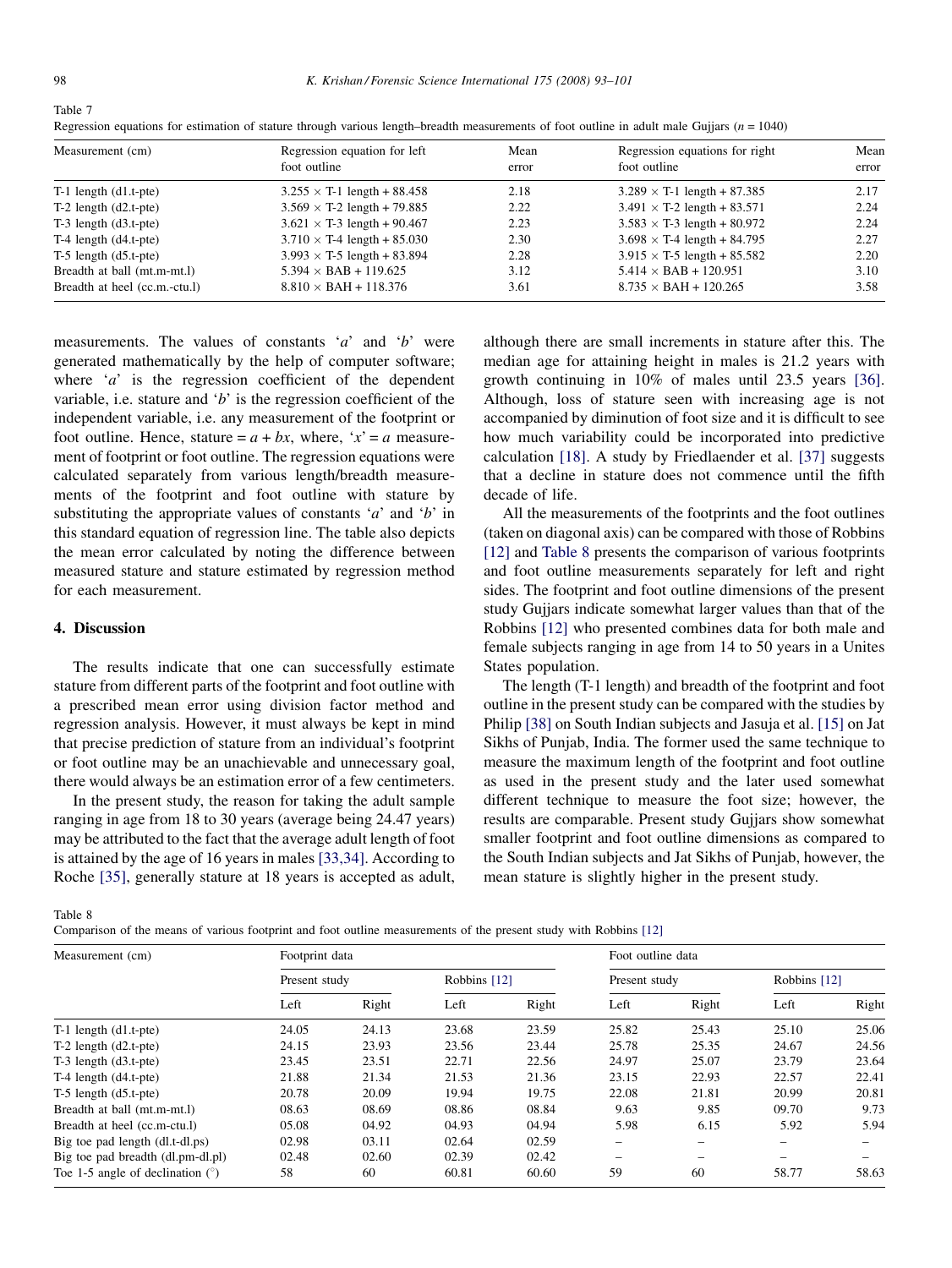Results indicate that some of the measurements in footprint and foot outline show statistically significant asymmetry, however, the values of  $t<sup>3</sup>$  are small. All the significantly asymmetric measurements, i.e. T-2 and T-5 lengths in footprint, T-1 and T-4 lengths in foot outline, are larger on the left side except breadth at ball in foot outline which shows right-sided bilateral asymmetry. This occurrence of the significant leftsided bilateral asymmetry in the footprint and foot outlines can be explained on the basis of the fact that majority of the persons put greater strain on the left lower limb than on the right in walking and in weight bearing as is shown by Singh [\[39\]](#page-8-0) in his study. Although most of the persons kick and lift with the right foot, these functions are performed only occasionally, while weight bearing and walking have to be done by the limb for several hours every day. The feet that bear the whole weight of the body stabilize us as we run, twist or even dance. The simple act of walking is a huge strain, although one may not notice it. The Gujjars who are mostly engaged in the agricultural work all the time, put more strain on their feet while working in the fields. It is therefore, not surprising to note that the foot or limb that is more used for walking and weight bearing becomes physically better developed. This view is strongly supported by another study on limb bilateral asymmetry [\[19\]](#page-8-0) in which the author finds significant left-sided asymmetry in the lower limbs of Gujjar population.

The findings of the present study are also supported by Rao and Kotian [\[40\]](#page-8-0) by suggesting that the difference between the left and right footprints in the same individual is not a coincidence but may be explained on the basis of the ''dominant foot''. Most of the individuals have dominant foot, which always supports the body to a greater extent while in standing or in walking. The shoe of this foot wears off at a faster rate than the shoe on the other side. The bones in the dominant foot are regularly subjected to stronger stress forces like weight bearing pressures, than are the bones of the other foot. This in turn enlarges the bones of the dominant foot and therefore, produces a footprint or foot outline of larger dimensions.

Robbins [\[12\]](#page-7-0) did not find significant bilateral asymmetry in various measurements of the feet of the U.S. population and stated, ''Although not identical, the measurements of most variables in a person's left and right bare footprint are similar enough to permit either the right or left one being used for height and weight estimations.'' Similar views are expressed by Philip [\[29\]](#page-8-0) that either of the feet can be used for the estimation of stature. He didn't find any significant asymmetry while working on the footprints of a South Indian population. Jasuja et al. [\[15\]](#page-8-0) successfully tried to estimate stature separately from left and right side measurements of the foot but their study didn't show any significant asymmetry in the measurements of the left and right feet.

Every care was taken while measuring the subjects for stature and while taking measurements on footprints and foot outlines. To avoid inter-observer error, all the measurements were taken by the author himself. To calculate intra-observer error, all the measurements were taken twice on 30 subjects taken from the sample. The intra-observer error was calculated following Dangour [\[41\]](#page-8-0) and Dangour [\[42\]](#page-8-0). The obtained values of the intra-observer error of the measurements fall within the prescribed limits [\[43\]](#page-8-0) indicating that the measurements are reproducible without significant intra-individual error.

In the present study, division factors for estimating stature from various length/breadth measurements of footprint and foot outlines were calculated. Their corresponding mean error was also calculated which gives indication about the error occurring in the stature estimated. The mean errors calculated for the stature estimation from various toe length measurements (3.29–3.47) are small as compared to the other measurements of the footprint and foot outline (3.86–4.66) which means that the estimation of stature from the toe length measurements in a footprint and foot outline has more reliability of prediction than from other measurements like breadth at ball/heel and big toe pad length/breadth. In the present sample, it is further observed that the least reliability is found while estimating stature from big toe pad breadth. The findings of the present study are in consistent with that of Jasuja [\[27\]](#page-8-0) because of the fact that the mean error was minimum when stature was estimated from foot length measurements and maximum when estimated from foot breadth measurements in Jat Sikhs. The division factors for estimating stature from footprint length (T-1 length) and foot outline length (T-1 length) have been compared with the stature ratio indices given by Robbins [\[13\]](#page-7-0) and Philip [\[44\]](#page-8-0) (Table 9). The results are found to be consistent with these studies.

In the present investigation, correlation coefficients of various measurements of footprint and foot outline separately with stature suggest a linear and close relationship between stature and these measurements. The correlations are quite high, one can estimate stature from either left or right side measurements of footprints and foot outlines. The correlations of stature with various length measurements from toes in both left and right footprints and foot outlines are extremely high (0.82–0.87) suggesting a close relationship with them. Similar results (0.80–0.85) were obtained by Robbins [\[12\]](#page-7-0) on 550 subjects. Ozden et al. [\[30\]](#page-8-0) on a Turkish sample of 294 males and Singh and Phookan [\[45\]](#page-8-0) on four different ethnic groups of

Table 9

Comparison of the values of division factor/ratio index for estimation of stature with Robbins [\[13\]](#page-7-0) and Philip [\[44\]](#page-8-0)

| Measurement (cm)          | Present study<br>(division factor) | Robbins [13] (stature<br>ratio index) $(\% )$ | Philip [44] (stature<br>ratio index) $(\%)$ |
|---------------------------|------------------------------------|-----------------------------------------------|---------------------------------------------|
| Left footprint length     | 0.1424                             | 14.387                                        | 14.25                                       |
| Right footprint length    | 0.1427                             | 14.312                                        | 14.28                                       |
| Left foot outline length  | 0.1512                             | 15.199                                        | 15.25                                       |
| Right foot outline length | 0.1497                             | 15.128                                        | 15.23                                       |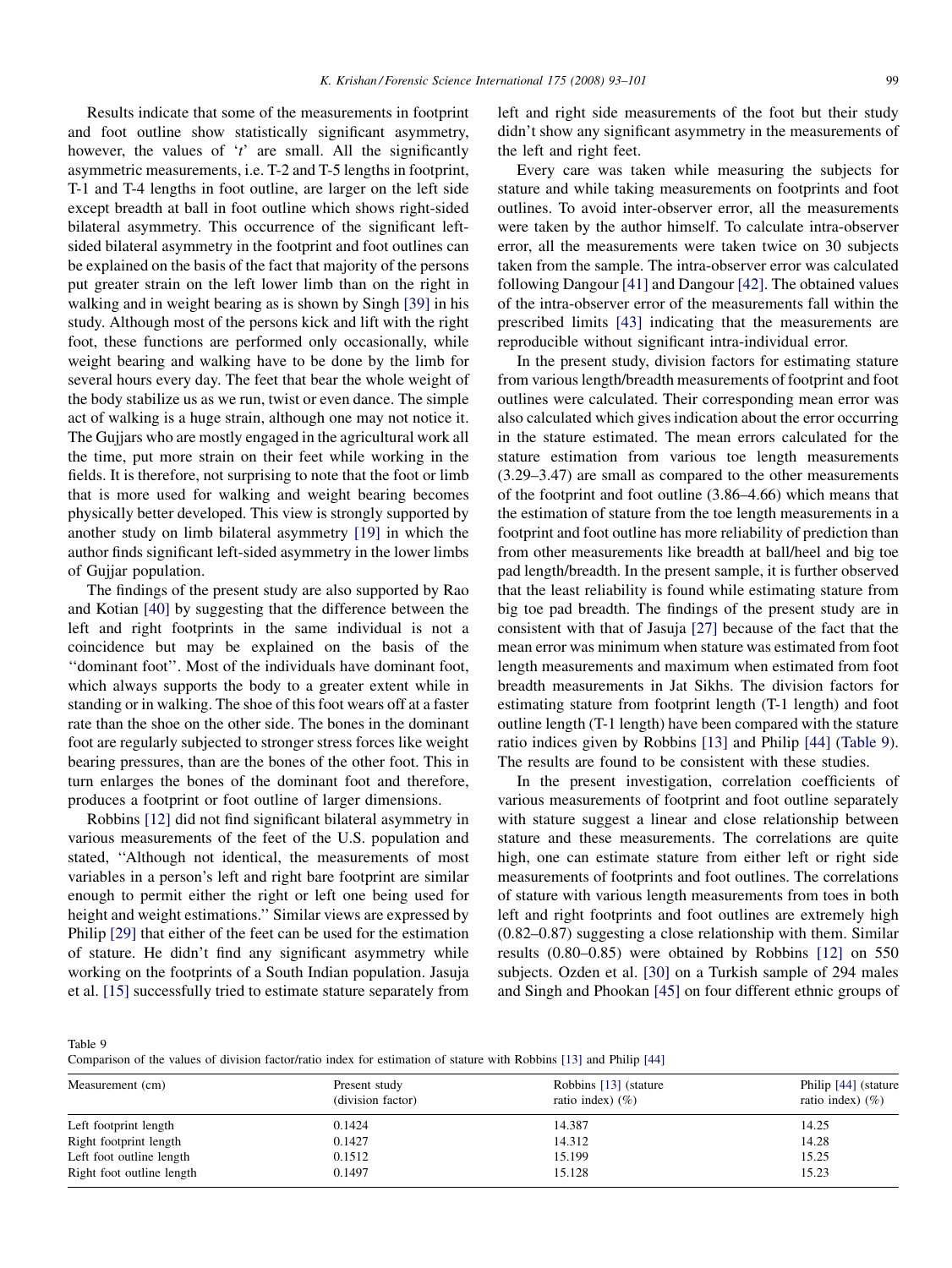<span id="page-7-0"></span>Table 10 Comparison of actual stature and estimated stature from left T-1 length of

|  |  | footprint using respective regression equations $(n = 1040)$ |  |
|--|--|--------------------------------------------------------------|--|

| Value                  | Minimum      | Maximum      | Mean         |
|------------------------|--------------|--------------|--------------|
|                        | estimated    | estimated    | estimated    |
|                        | stature (cm) | stature (cm) | stature (cm) |
| Mean estimated stature | 156.31       | 178.56       | 172.73       |
| Actual stature         | 150.81       | 186.30       | 172.68       |

India also showed that foot length gives better results than foot breadth in estimation of stature.

The regression equations obtained were checked for their accuracy. The minimum, maximum and the mean of the T-1 length were substituted in the regression equations and statures were calculated. With these data, an average height for both minimum and maximum values was now derived mathematically summing up the values of both sides. It was then compared with the actual minimum, maximum and mean stature recorded (Table 10). It is evident from the table that regression equation underestimates and underestimates the stature for minimum and maximum values of T-1 length, respectively. However, for mean values, the estimates are close to the actual stature. This is to be expected, since the regression equations are calculated from measures of central tendency.

In the present study, when mean errors occurring in the estimation of stature by division factor method were compared with that of regression method (comparison of [Table 4](#page-4-0) with [Tables 6 and 7](#page-4-0)), it is observed that the values of mean error in the division factor method are quite higher than those in the regression method. Hence, the estimation of stature by means of regression method is more reliable than the division factor method. Robbins [12], based on her study recommended the use of percentage formula with a margin of variation instead of using regression equations for estimation of stature and she remarked that estimating height by means other than foot length as a percentage of height was 'unduly complicated'. The present study contradicts the opinion expressed by Robbins [12].

In the present study, better results are obtained in terms of correlation of stature with various measurements of footprints and foot outlines, accuracy and applicability of division factor method and regression analysis in estimating stature from measurements of footprints and foot outlines. This may be attributed to the larger sample size in case of present study (i.e. 2080 bilateral footprints from 1040 subjects) than most of the studies conducted in this context. Other reason may be that the current sample of Gujjar population from north India comprises an endogamous group, i.e. the members of this group are marrying within their own caste, thus making it anthropologically, genetically and forensically important population.

## 5. Conclusion

From the present investigation, it has been concluded that footprints and foot outlines are of utmost importance in estimating the stature in forensic examinations. Footprint and foot outline lengths are strongly correlated with stature and thus give better prediction of stature than the other measurements. It

is further concluded that the reliability and prediction of stature by the regression method is better than that of the division factor method. In view of the significant bilateral asymmetry occurring in some of the footprint and foot outline measurements in Gujjar population, one should be careful in using the formula and the use of appropriate formula for the appropriate side is recommended. An important point to remember is that the people from different regions of India bear different morphological features depending upon their geographical distribution and primary racial characteristics hence a single formula cannot represent all parts of the country. It is, therefore, suggested that similar studies should be conducted on other endogamous groups living in different parts of the world so that effect of genetics and environment can be investigated in forensic terms.

# Acknowledgements

I would like to thank my subjects for their excellent cooperation and participation in the study. My special thanks are due to Professor M.Y. Iscan for supplying related material and encouraging me to go ahead with my research project. I am also grateful to Dr. O.P. Jasuja, Professor, Department of Forensic Science, Punjabi University, Patiala, India and Dr T. Abraham Philip, Professor of Forensic Medicine, St. Johns Medical College, Bangalore, India, for providing me reprints of their valuable studies.

## References

- [1] S.R. Qamra, B.R. Sharma, P. Kaila, Naked footmarks—a preliminary study of identification factors, Forensic Sci. Int. 16 (1980) 145–152.
- [2] B.R. Sharma, Forensic Science in Criminal Investigation, Central Law Agency, Allahabad, India, 1990, pp. 176–190.
- [3] G.W. Gayer, Footprints, Government Publication, Lucknow, U.P., India, 1904.
- [4] L.M. Robbins, The individuality of human footprints, J. Forensic Sci. 23 (1978) 778–785.
- [5] W. Winkelmann, Use of footprints, especially forefoot prints, from the forensic viewpoint, Z. Rechtsmed. 99 (1987) 121–128.
- [6] G.E. Laskowski, V.L. Kyle, Barefoot impressions—a preliminary study of identification characteristics and population frequency of their morphological features, J. Forensic Sci. 33 (1988) 378–388.
- [7] R.B. Kennedy, I.S. Pressman, S. Chen, P.H. Patersen, A.E. Pressman, Statistical analysis of barefoot impressions, J. Forensic Sci. 48 (2003) 55– 63.
- [8] R.B. Kennedy, S. Chen, I.S. Pressman, A.B. Yamashita, A.E. Pressman, A large-scale statistical analysis of barefoot impressions, J. Forensic Sci. 50 (2005) 1071–1080.
- [9] V.L. Naples, J.S. Miller, Making tracks: the forensic analysis of footprints and footwear impressions, Anat. Rec. B: New Anat. 279 (2004) 9–15.
- [10] K. Krishan, Individualizing characteristics of footprints in Gujjars of North India—Forensic aspects, Forensic Sci. Int. 169 (2007) 137–144.
- [11] L.M. Robbins, A method for analyzing footprints/shoeprints, in: Proceedings of the 10th Triennial Meeting of the International Association of Forensic Sciences, Oxford, England, 18–25 September, 1984.
- [12] L.M. Robbins, Footprints—Collection, Analysis and Interpretation, Charles C. Thomas, Springfield, IL, USA, 1985.
- [13] L.M. Robbins, Estimating height and weight from size of footprints, J. Forensic Sci. 31 (1986) 143–152.
- [14] E. Giles, P.H. Vallandigham, Height estimation from foot and shoeprint length, J. Forensic Sci. 36 (1991) 1134–1151.